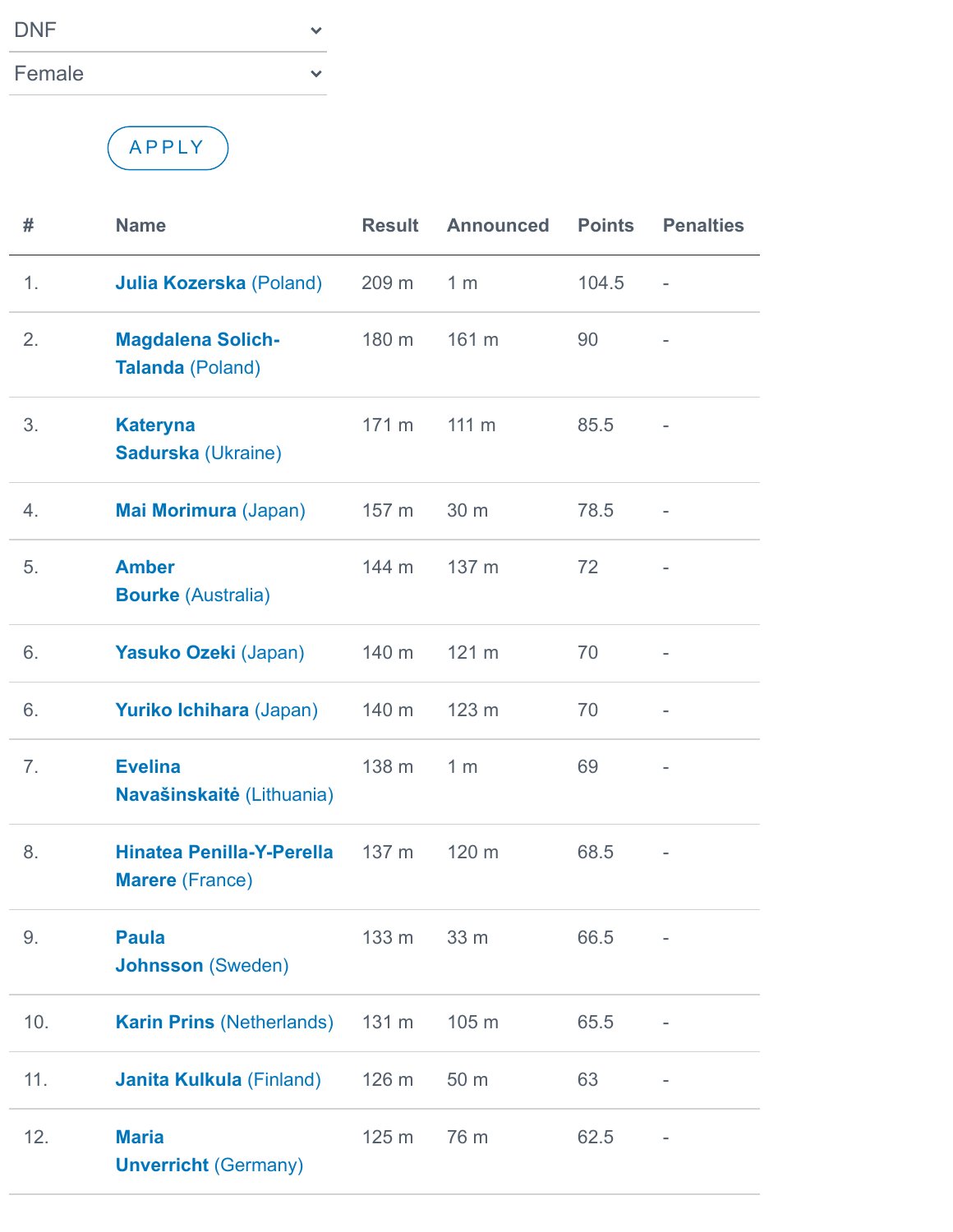| #   | <b>Name</b>                                 | <b>Result</b> | <b>Announced</b> | <b>Points</b> | <b>Penalties</b> |
|-----|---------------------------------------------|---------------|------------------|---------------|------------------|
| 13. | Li Karlsen (Sweden)                         | 121 m         | 25 <sub>m</sub>  | 60.5          |                  |
| 14. | <b>Aruna</b><br>Yamashita (Japan)           | 115 m         | 45 m             | 57.5          |                  |
| 15. | Lin Hsin Ju (Chinese<br>Taipei, Taiwan)     | 113 m         | 50 m             | 56.5          |                  |
| 16. | <b>Siew Ling, Elys</b><br>Lai (Singapore)   | 112 m         | 62 m             | 56            |                  |
| 17. | <b>Laurence</b><br><b>Gueguen (France)</b>  | 109 m         | 80 m             | 54.5          |                  |
| 18. | <b>Natascha</b><br>Leisi (Switzerland)      | 108 m         | 1 <sub>m</sub>   | 54            |                  |
| 19. | <b>Tijana Nikolic (Serbia)</b>              | 106 m         | 75 m             | 53            |                  |
| 20. | Yoko Ota (Japan)                            | 103 m         | 58 m             | 51.5          | ۰                |
| 21. | <b>Georgina Miller (United</b><br>Kingdom)  | 100 m         | 1 <sub>m</sub>   | 50            |                  |
| 21. | <b>Marta</b><br><b>Kolasinska (Poland)</b>  | 100 m         | 50 m             | 50            |                  |
| 22. | <b>Yongju Lee (Republic of</b><br>Korea)    | 93 m          | 76 m             | 46.5          |                  |
| 23. | <b>Tetiana</b><br><b>Serogina (Ukraine)</b> | 90 m          | 35 m             | 45            |                  |
| 24. | <b>liris Ala-Olla</b> (Finland)             | 88 m          | 22 m             | 44            |                  |
| 25. | <b>Charline Peurey (France)</b>             | 84 m          | 67 m             | 42            |                  |
| 26. | <b>Magdalena</b><br><b>Całujek (Poland)</b> | 81 m          | 63 m             | 40.5          | -                |